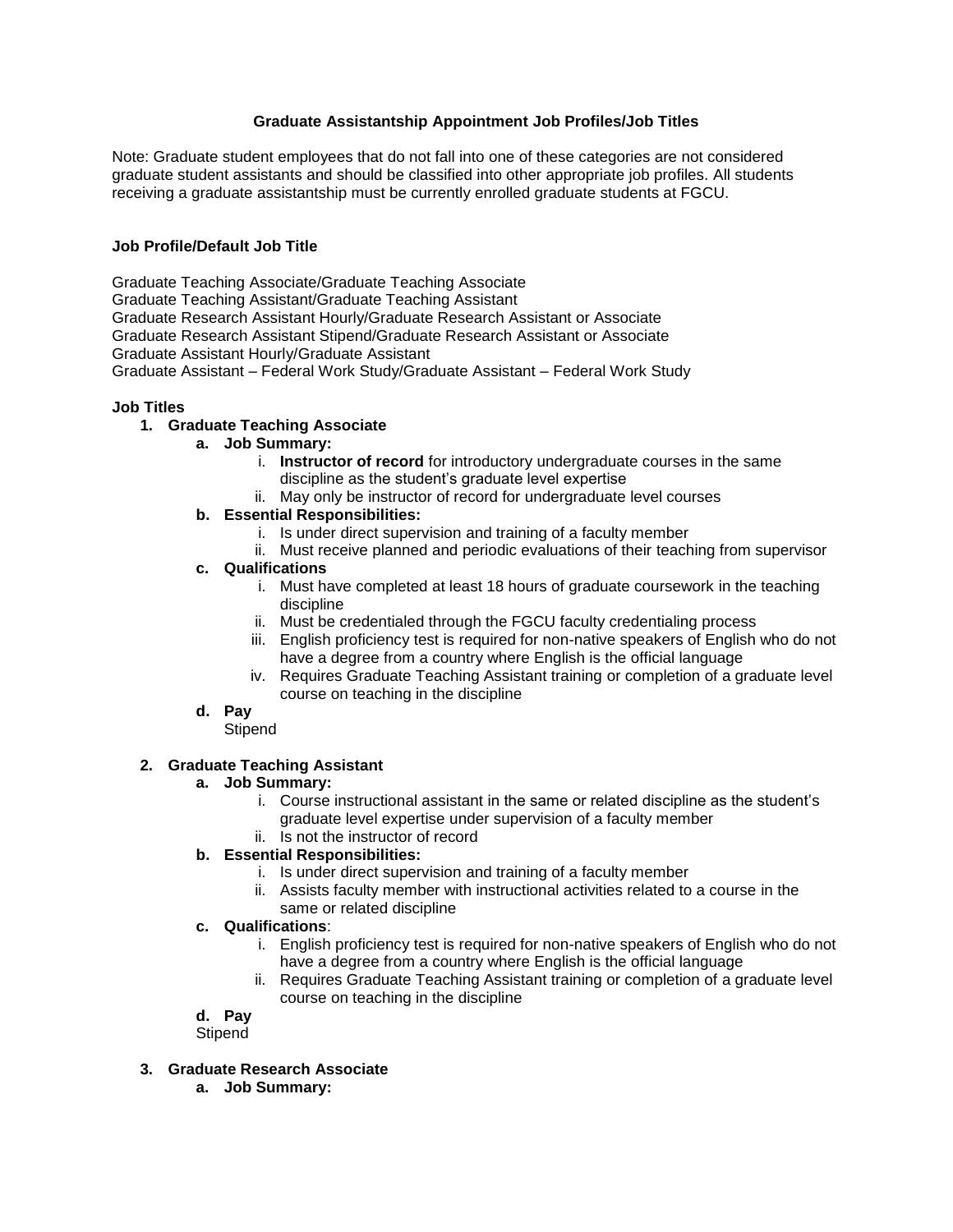- i. Performs research duties under the direct supervision and training of a graduate faculty member approved by the unit
- ii. Duties may include, but are not limited to, assisting in lab research, communitybased research activities, developing research and evaluation surveys, data collection and analysis, and limited teaching

# **b. Essential Responsibilities:**

Performs research-related duties as assigned under the supervision of a graduate faculty member approved by the unit

# **c. Qualifications**:

- i. Must have completed at least 30 credit hours of graduate coursework towards graduate degree completion
- ii. Funding at a higher level than Graduate Research Assistant
- iii. Support may be externally funded through Research and Sponsored Programs or internally funded by the hiring unit
- iv. Position may require additional screening prior to offer, pursuant to Section 1010.35, Florida Statutes

# **d. Pay**

Stipend or hourly

# **4. Graduate Research Assistant**

### **a. Job Summary:**

- i. Performs research-related duties under the direct supervision and training of a graduate faculty member approved by the unit
- ii. Duties may include, but are not limited to, assisting in lab research, communitybased research activities, developing research and evaluation surveys, data collection and analysis, and limited teaching
- iii. Support may be externally funded through Research and Sponsored Programs or internally funded by the hiring unit

### **b. Essential Responsibilities:**

Performs research-related duties as assigned under the supervision of a graduate faculty member approved by the unit

### **c. Qualifications**

- i. Funding at a lower level than Graduate Research Associate.
- ii. Support may be externally funded through Research and Sponsored Programs or internally funded by the hiring unit
- iii. Position may require additional screening prior to offer, pursuant to Section 1010.35, Florida Statutes

#### **d. Pay**

Stipend or hourly

#### **5. Graduate Assistant Hourly**

#### **a. Job Summary:**

- i. Performs administrative or professional duties outside of teaching and research assignments in their program in any academic or non-academic unit of the university. Duties must be related to and approved by their program of study.
- ii. Support and training may be provided by the hiring unit or the program of study.
- iii. Cannot exceed 20 hours per week

# **b. Essential Responsibilities:**

Duties as assigned

#### **c. Qualifications**

- i. Must be a graduate student enrolled at FGCU and cleared to receive an assistantship
- ii. Hiring unit will determine specific qualifications as needed

# **d. Pay**

**Hourly**